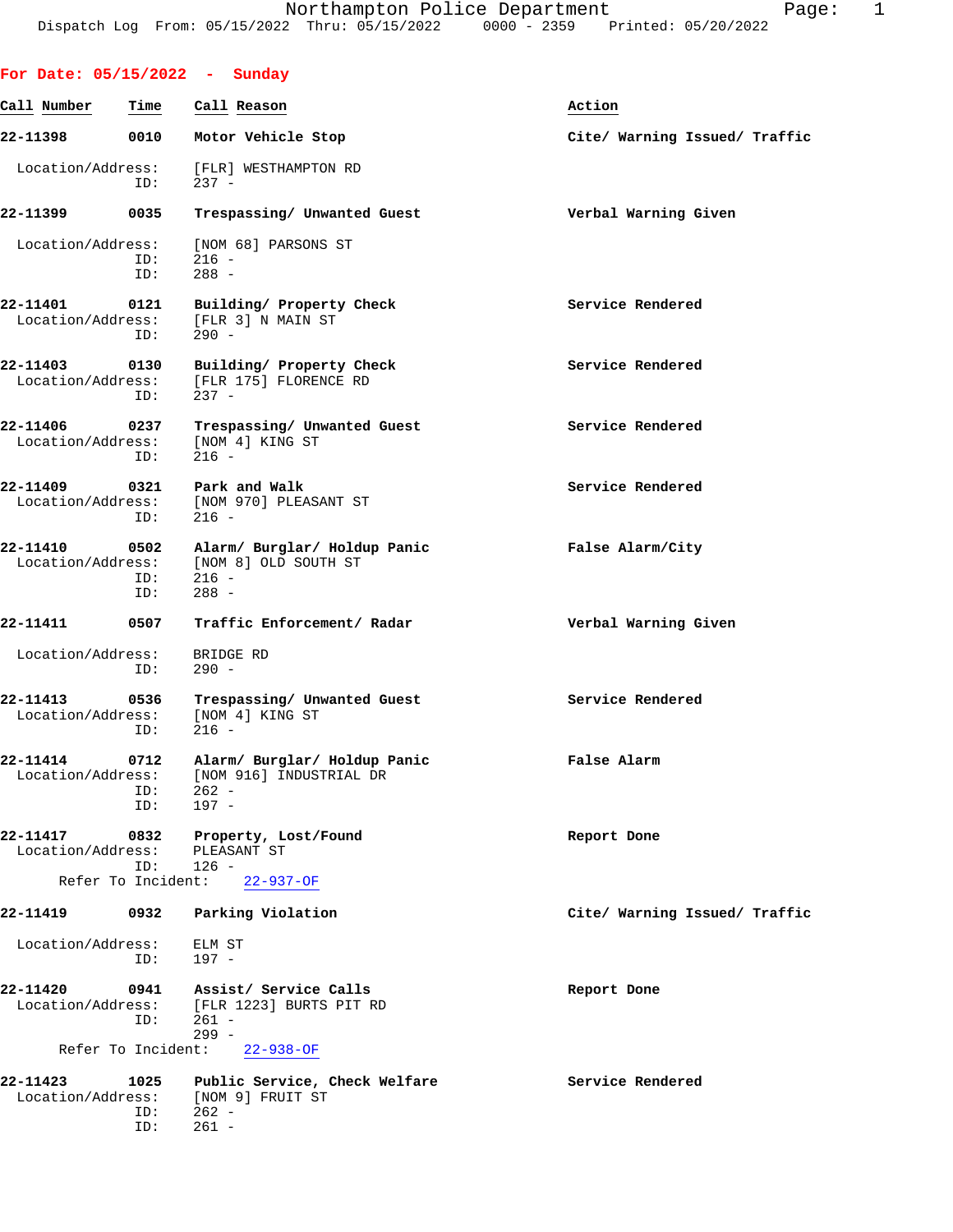|                               |                                   | Northampton Police Department<br>Dispatch Log From: 05/15/2022 Thru: 05/15/2022 0000 - 2359 Printed: 05/20/2022 | 2<br>Page:                    |
|-------------------------------|-----------------------------------|-----------------------------------------------------------------------------------------------------------------|-------------------------------|
|                               |                                   | $299 -$                                                                                                         |                               |
| 22-11422                      | 1027                              | Parking Violation                                                                                               | Cite/ Warning Issued/ Traffic |
| Location/Address:             | ID:                               | ELM ST + WEST ST<br>$197 -$                                                                                     |                               |
| 22-11425<br>Location/Address: | 1055<br>ID:                       | Drugs<br>[NOM 949] MAIN ST<br>$297 -$                                                                           | Report Done                   |
|                               | Refer To Incident:                | $22 - 939 - OF$                                                                                                 |                               |
| 22-11427                      | 1204                              | Parking Violation                                                                                               | Investigated Incident         |
| Location/Address:             | ID:                               | HARRISON AVE<br>$197 -$                                                                                         |                               |
| 22-11429<br>Location/Address: | 1208<br>ID:<br>ID:                | Alarm/ Burglar/ Holdup Panic<br>LANGWORTHY RD<br>$197 -$<br>$262 -$                                             | False Alarm                   |
| 22-11431                      | 1216                              | Animal                                                                                                          | Investigated Incident         |
| Location/Address:             | ID:                               | [NOM 177] N KING ST<br>$261 -$<br>$299 -$                                                                       |                               |
| 22-11433<br>Location/Address: | 1229<br>ID:<br>Refer To Incident: | Suspicious/Wanted<br>[NOM 2575] DAMON RD<br>$262 -$                                                             | Report Done                   |
| 22-11435                      | 1241                              | $22 - 940 - OF$<br>Suspicious/Wanted                                                                            | Area Search Negative          |
|                               |                                   |                                                                                                                 |                               |
| Location/Address:             | ID:<br>ID:                        | [FLR] MARY JANE LN<br>$261 -$<br>$299 -$<br>$197 -$                                                             |                               |
| 22-11437                      | 1252                              | Alarm/ Healthwatch/ Help                                                                                        | Service Rendered              |
| Location/Address:             | EMS Unit:<br>ID:                  | [FLR 487] RYAN RD<br>A01-Fire Ambulance<br>$157 -$                                                              |                               |
| 22-11438                      | 1257                              | Missing/Found Person                                                                                            | Investigated Incident         |
| Location/Address:             | ID:<br>ID:                        | STODDARD ST + BIKE PATH<br>$262 -$<br>$297 -$                                                                   |                               |
| 22-11440<br>Location/Address: | 1411<br>ID:                       | Theft/ Larceny<br>[NOM 933] MAIN ST<br>$126 -$                                                                  | Report Done                   |
|                               | Refer To Incident:                | $22 - 941 - OF$                                                                                                 |                               |
| 22-11441                      | 1418                              | Suspicious/Wanted                                                                                               | Investigated Incident         |
| Location/Address:             | ID:                               | [FLR 1199] BROOKSIDE CIR<br>$157 -$                                                                             |                               |
| 22-11442                      | 1429                              | ASSIST OTHER AGENCY                                                                                             | Area Search Negative          |
| Location/Address:             | ID:                               | SEELYE DR + NEILSON DR<br>$261 -$<br>$299 -$                                                                    |                               |
| 22-11444                      | 1533                              | Traffic Accident                                                                                                | Investigated Incident         |
| Vicinity of:                  | ID:                               | SOUTH ST<br>$203 -$                                                                                             |                               |
|                               |                                   |                                                                                                                 |                               |